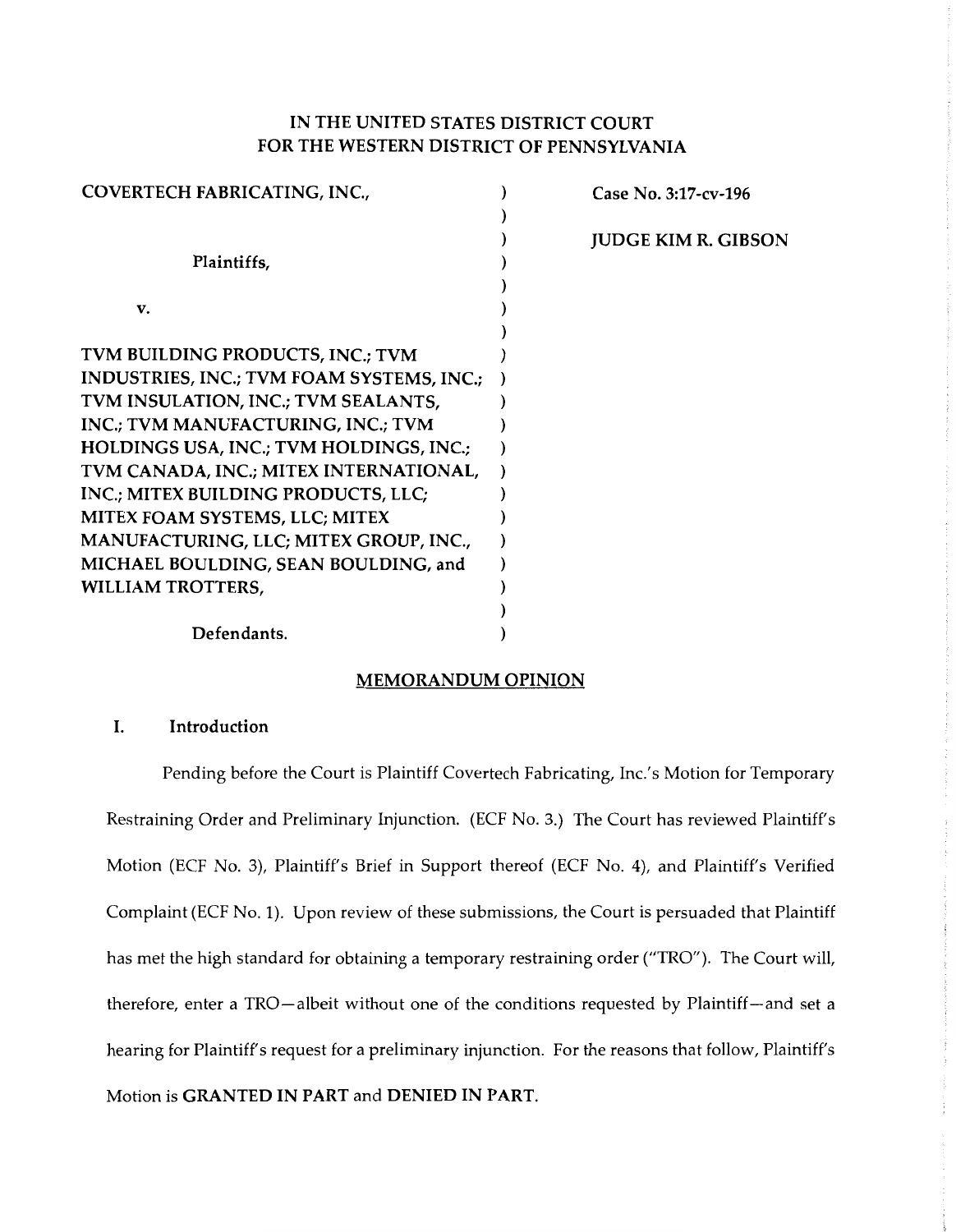# **II.** Plaintiff Has Met the Heavy Burden of Rule 65(b)(1) to Merit the Grant of an *Ex Parte* **TRO**

Pursuant to Federal Rule of Civil Procedure 65(b)(l), a court may issue an *ex parte* TRO where (1) "specific facts in an affidavit or verified complaint clearly show that immediate and irreparable injury, loss, or damage will result to the movant before the adverse party can be heard in opposition" and (2) "the movant's attorney certifies in writing any efforts made to give notice and the reasons why it should not be required." Fed. R. Civ. P.65(b)(1). Plaintiff has satisfied both of these requirements.

First, the facts, as set forth in the Verified Complaint (ECF No. 1), clearly show that immediate irreparable harm will result to Plaintiff before the adverse party can be heard in opposition. The Verified Complaint clearly demonstrates that Defendants are likely to transfer assets as soon as they learn about the present lawsuit-an action Defendants have previously taken when faced with the enforcement of this Court's judgment. Absent a TRO, Defendants would be free to immediately begin dissipating assets and moving assets beyond the reach of Plaintiff, potentially precluding Covertech from recovering millions of dollars owed to Covertech from a prior, unsatisfied judgment from this Court.

Second, as set forth by an affidavit filed by Plaintiff's counsel (ECF No. 4-1), Covertech has sought to provide Defendants with notice of the instant lawsuit and TRO Motion by various means, including sending the relevant court filing to the last known counsel of Defendants via email and U.S. Mail and hiring a process server to attempt to effectuate service on each of the named Defendants.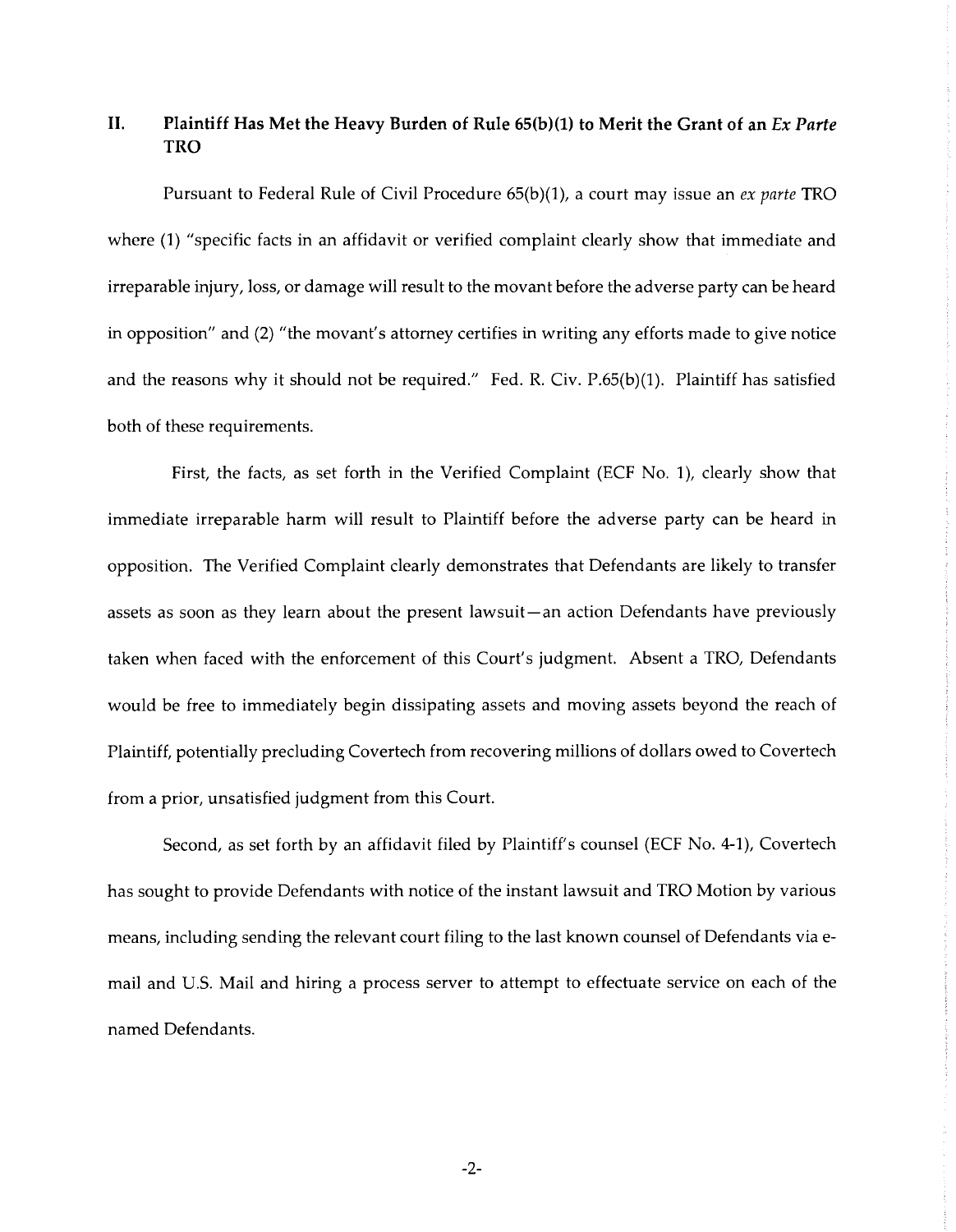Thus, upon reviewing the Verified Complaint, the exhibits thereto, and Plaintiff's Brief in Support of its Motion for Temporary Restraining Order and Preliminary Injunction, the Court finds that Plaintiff has satisfied both of the requirements of Rule 65(b)(l).

#### **III. Plaintiff Has Satisfied the Four-Part TRO Test**

Beyond the requirements of Rule 65(b)(l) for issuing an *ex parte* TRO, a party seeking a TRO must also establish (1) a likelihood of success on the merits, (2) that denial of injunctive relief will result in irreparable harm, (3) that granting the temporary restraining order will not result in irreparable harm to the defendants, and (4) that granting the TRO is in the public interest. *See Maldonado v. Houston,* 157 F.3d 179, 184 (3d Cir. 1997). The requirements for a temporary restraining order are the same as those for a preliminary injunction. *Saluck v. Rosner,* C.A. No. 98- 5718, 2003 WL 559395, at \*2 (E.D. Pa. Feb. 25, 2003). The Court finds that each of these four elements is satisfied.

First, the Court agrees with the argument and reasoning of Plaintiff's Brief *(see* ECF No. 4 at 9-19) and finds that the facts of the Verified Complaint establish more than a reasonable probability of success on the merits such that a TRO should issue. To establish a reasonable probability of success on the merits such that a TRO should issue, a "plaintiff need only prove a prima facie case, not a certainty that [it] will win." *Highmark, Inc. v. UPMC Health Plan, Inc.,* 276 F.3d 160, 173 (3d Cir. 2001); *see also Reilly v. City of Harrisburg,* 858 F.3d 173, 179 (3d Cir. 2017) ("[The court does] not require at the preliminary stage a more-likely-than-not showing of success on the merits because a likelihood of success on the merits does not mean more likely than not.")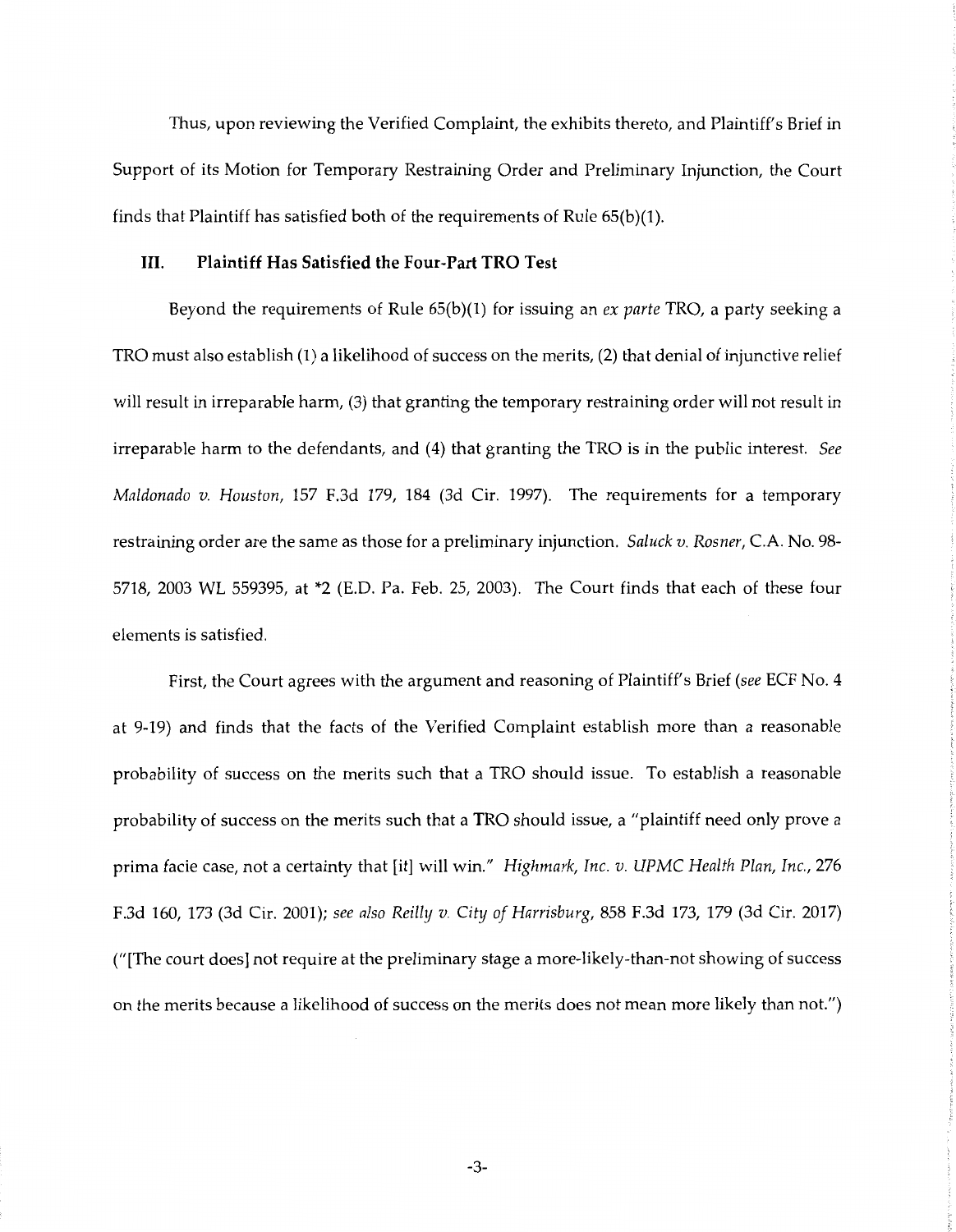(internal quotation marks omitted). Plaintiff has met this burden with the allegations of the Verified Complaint for its asserted causes of action.<sup>1</sup>

Second, as discussed *supra,* the Court finds that the allegations of the Verified Complaint demonstrate that injunctive relief is necessary to prevent immediate and irreparable harm to Plaintiff. Namely, Plaintiff has, for the purposes of its Motion, sufficiently shown that, absent immediate injunctive relief, Defendants are likely to dissipate and deplete their assets such that Plaintiff is unable to collect on the judgment previously entered by this Court.<sup>2</sup> Plaintiff has alleged sufficiently that Defendants have previously performed evasive transfers to avoid the collection of the judgment in this case and will likely once again engage in such evasive conduct to dissipate assets and transfer them beyond the reach of Plaintiff such that Plaintiff's judgment would go unsatisfied. *See Gelfand v. Stone,* 727 F. Supp. 98, 102 (S.D. N.Y. 1989) (stating that injunctive relief is appropriate where the totality of circumstances indicate that the "past predilection for deceptive and fraudulent practices is likely to continue."). Thus, the Court finds that this significant threat of wrongful dissipation and transfer of assets to frustrate the collection of Plaintiff's judgment is sufficient demonstration of a likelihood of irreparable harm if injunctive relief is not granted.

<sup>&</sup>lt;sup>1</sup> Moreover, even if Plaintiff failed to establish its likelihood of success on any of the nine counts of the Complaint, Plaintiff need only demonstrate a likelihood of success on the merits of a single claim---not all nine of its claims---in order to meet the requirements for the Court to grant a TRO. *See CBM Ministries of* S. *Cent. Pa., Inc. v. Pa. Dep 't of Transp., Civ. A. No. 1:15-cv-2147, 2015 WL 7755666, at* \*5 n.2 (M.D. Pa. Dec. 2, 2015) ("[Plaintiff] need only demonstrate a reasonable likelihood of success on the merits of one claim."); *Newlife Homecare Inc. v. Express Scripts, Inc.,* No. 3:07-cv-76 I, 2007 WL 1314861, at \*8-\*9 (M.D. Pa. May 4, 2007) (granting preliminary injunction based on Plaintiff demonstrating the likelihood of success on only some of the claims). 2 The Court notes that the present grant of a TRO is distinguishable from the situation in *Grupo Mexicano de* 

*Desarrollo, SA. v. Alliance bond Fund, Inc.,* 527 U.S. 308 (I 999) because, unlike in *Grupo-in* which the plaintiff sought a pre-judgment asset freeze and the plaintiff had no lien or interest in the assets in question---the present case features an existing judgment in which Plaintiff has a clear interest.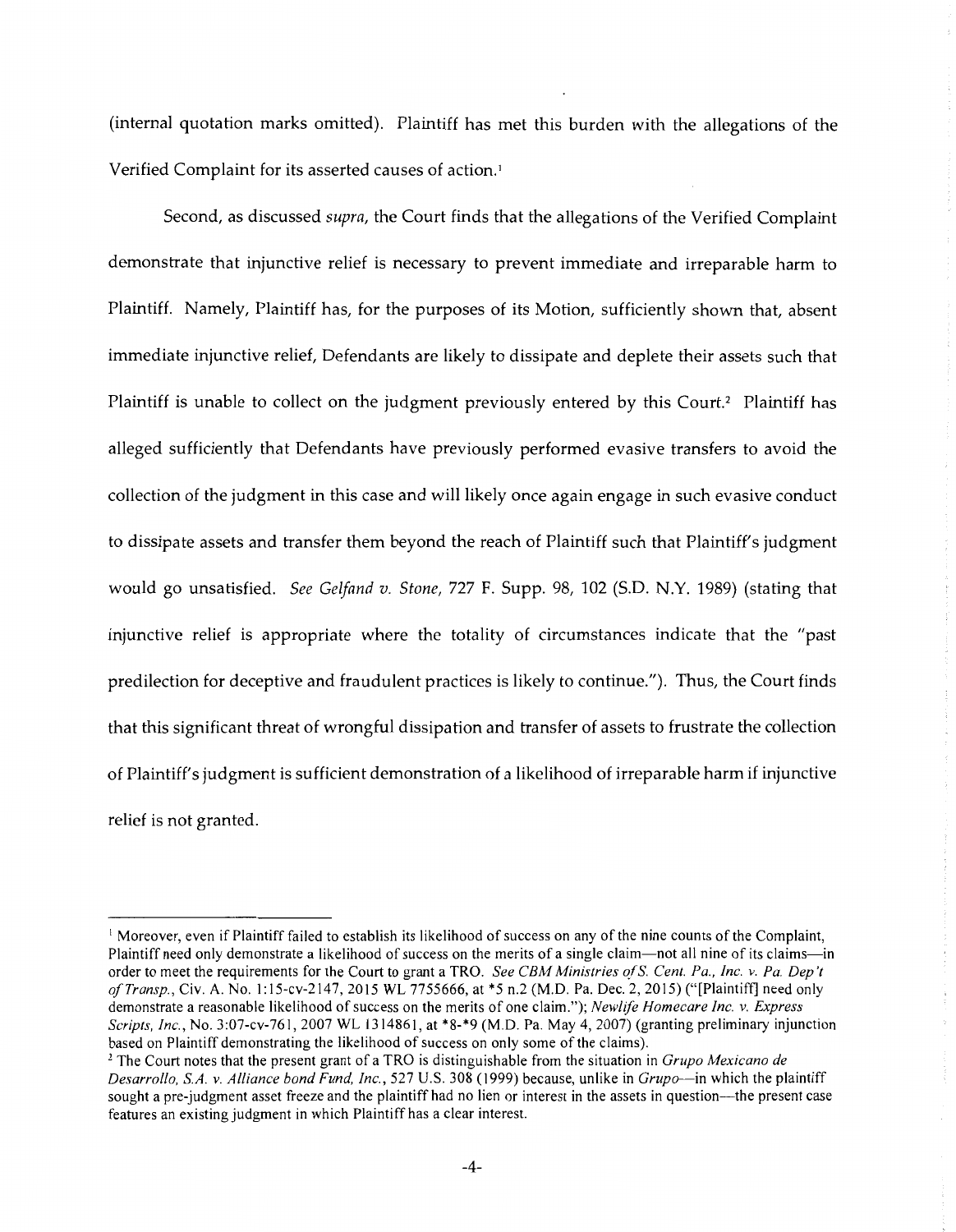Third, the Court finds that the balance of harms clearly and strongly weighs in favor of Plaintiff. Defendants will not be harmed in any significant manner by the requested TRO. Defendants are enjoined only from asset transfers outside the ordinary course of business. Furthermore, if Defendants seek such a transfer, they may petition the Court to seek authorization. In contrast, if the Court denies Plaintiff's Motion, they may likely never be able to collect their two-year-old, multimillion-dollar judgment against Defendants. *See Berger v. Weinstein,* Civ. A. No. 98-5861, 2016 WL 1359459, at \*8 (E.D. Pa. Apr. 6, 2016) ("The balance of the harms weighs in favor of granting an injunction. It has been years since the judgment was entered and Judgment Creditors have yet to see a dime. Despite [the defendant's] cries of poverty, the injunction that the Court will enter is not so broad as to place her family in financial peril."). In sum, Defendant's lawful and proper business and livelihood are scarcely harmed by the grant of TRO, but Plaintiff could likely lose upwards of \$5.4 million in the form of an unsatisfied judgment.

Fourth, the grant of TRO in this case is clearly in the public interest. "The public has an interest in the enforcement of judgments." *State Farm Mut. Auto Ins. Co. v. Am. Rehab* & *Physical Therapy, Inc.,* 376 F. App'x 182, 184 (3d Cir. 2010). "The public interest will be furthered if judgment debtors are prohibited from frustrating the legal process, and judgment creditors are protected from having to expend endless resources to collect on their judgments." *Star Creations Inv. Co. v. Alan Amron Dev., Inc.,* No. Civ. A. 95-4328, 1995 WL 495126, at \*20 (E.D. Pa. Aug. 18, 1995). In the present case, Plaintiff made numerous efforts to collect on it judgment to no avail. According to the well-pleaded allegations of the Verified Complaint, the Defendants have evaded and will likely continue to evade Plaintiff's recovery efforts through improper transfers of assets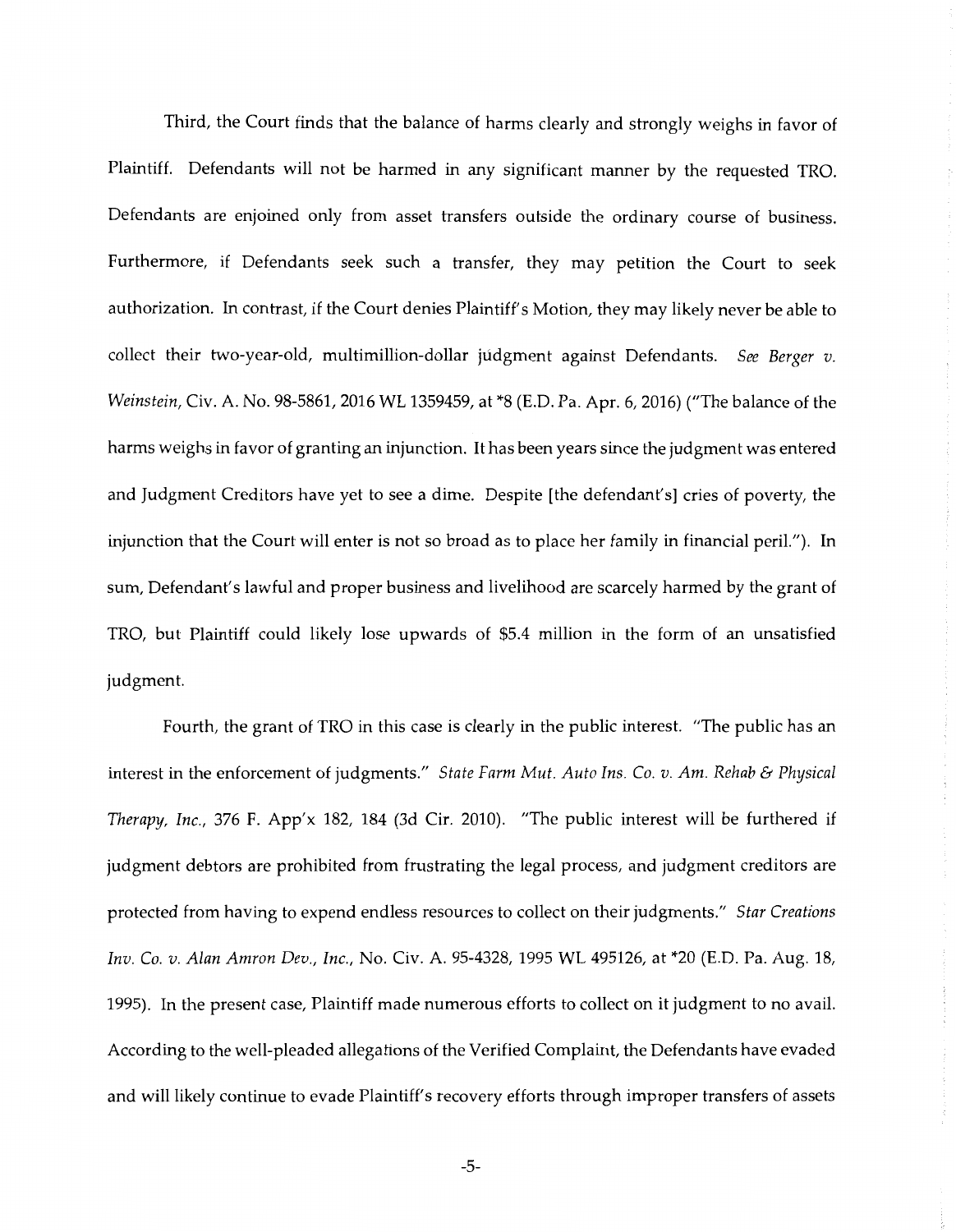to a complicated web of entities across the United States and Canada. The public interest certainly does not condone such evasive and fraudulent activities. To the contrary, the public interest strongly favors the enforcement of lawful judgments.

Therefore, the Court finds that all four elements are satisfied and necessitate the grant of a TRO in favor of Plaintiff.

## IV. **An Asset Freeze as to Transfers Outside the Ordinary Course of Business is an Appropriate and Narrow Restriction**

The Court's TRO shall freeze Defendants' assets except to allow for the operation of the company /corporation Defendants in the ordinary course of business and the payment of bills and ordinary living expenses by the individual Defendants. This asset freeze is appropriate to preserve the status quo and prevent the dissipation and diversion of assets. *See SEC v. Forte,* 598 F. Supp. 2d 689. 692 (E.D. Pa. 2009) (quoting *SEC v. Infinity Grp. Co.,* 212 F.3d 180, 197 (3d Cir. 2000)); *Johnson v. Couturier,* 572 F.3d 1067, 1085 (9th Cir. 2009) ("Such an individual is presumably more than capable of placing assets in his personal possession beyond the reach of a judgment. Accordingly, [defendant's] own prior conduct establishes a likelihood that in the absence of an asset freeze and accounting, Plaintiffs will not be able to recover the improperly diverted funds.").

This TRO prevents Defendants from funneling their assets through various entities to avoid collection of judgment by Plaintiff, as the Verified Complaint alleges Defendants have done previously.

#### **V. The Court Denies Plaintiff's Request for a Bi-Weekly Accounting at This Time**

The Court denies Plaintiff's request for an order requiring Defendants to provide the Court and Plaintiff with a bi-weekly accounting of expenses paid in the ordinary course of

-6-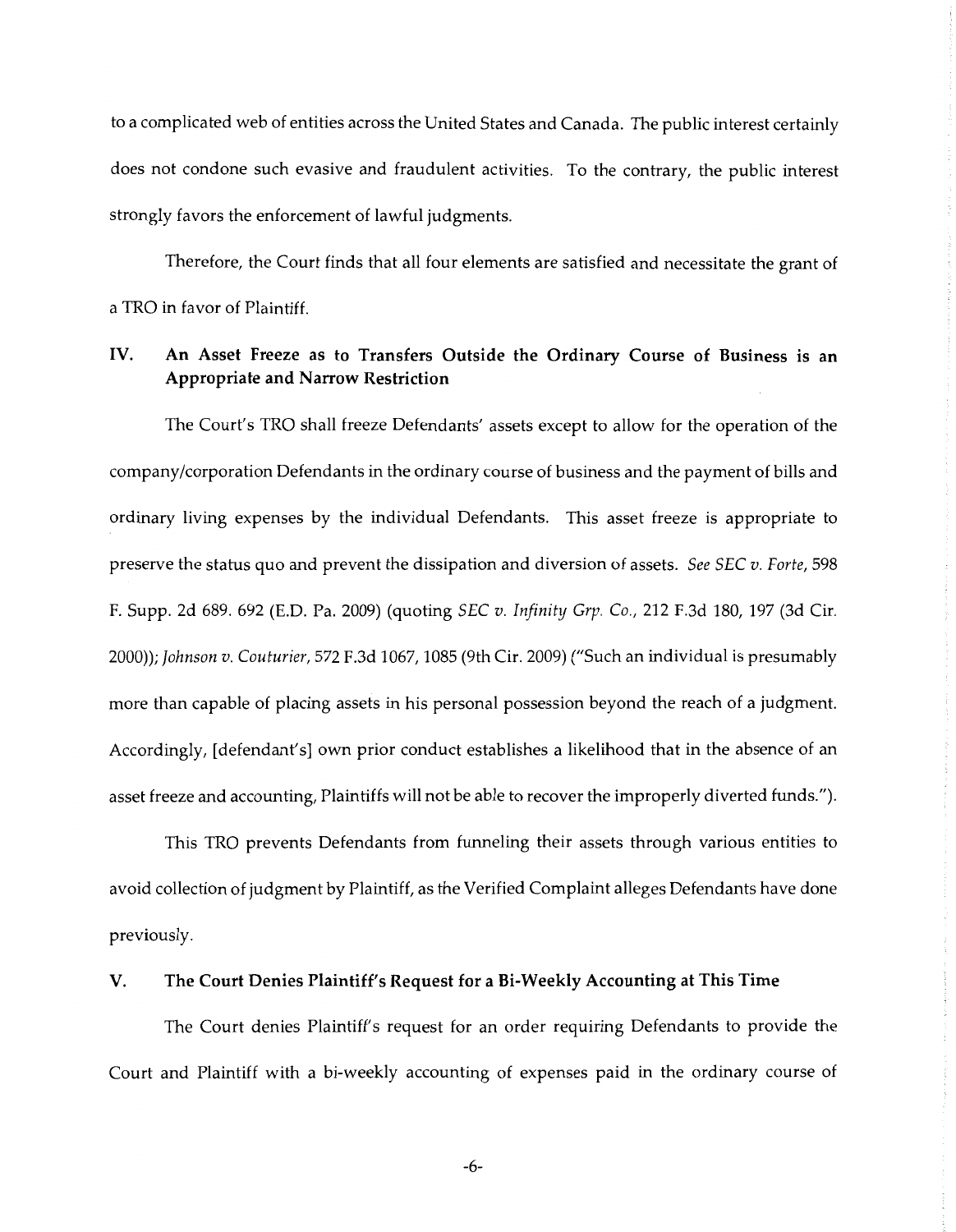business or ordinary use to pay house expenses. This requirement would presumably require Defendants to incur at least some expenditure of time and money. Moreover, given the expedited nature of these proceedings, the pendency of the preliminary injunction hearing, and the Court's subsequent decision regarding Plaintiff's request for a preliminary injunction, the Court does not find an order requiring bi-weekly accounting in a TRO that may not exceed 14 days (unless extended for an additional period up to a maximum of 14 days) to be practical. *See* Fed. R. Civ. P. 65(b)(2). However, the Court will entertain argument on this issue at the preliminary injunction hearing and in regard to the Court's decision regarding a preliminary injunction.

#### **VI. Nominal Bond is Appropriate Security for this TRO**

Defendants will suffer little, if any, damages if this TRO was entered wrongfully. Defendants may still operate in the ordinary course of business. Furthermore, Defendants must simply seek Court approval before making transfers of assets outside the ordinary course of business. Thus, pursuant to Rule 65(c), the Court will require only a nominal bond of \$100. *See*  Fed. R. Civ. P. 65(c); *N. Pa. Legal Servs., Inc. v. Lackawanna Cnty.,* 513 F. Supp. 678, 685-86 (M.D. Pa. 1981) (requiring nominal bond of \$100); *Brookins v. Bonnell,* 362 F. Supp. 379, 380-81 (E.D. Pa. 1973) (requiring no bond).

#### **VII. Conclusion**

The Court is satisfied that Defendants will likely seek to dissipate their assets in an effort to perpetually avoid the satisfaction of Plaintiff's two-year-old, multimillion-dollar judgment unless the Court enters a TRO.

With the exception of their request for bi-weekly accountings, Plaintiffs have established all of the requirements of Rule 65 and the relevant case law. Consequently, with the exception of

-7-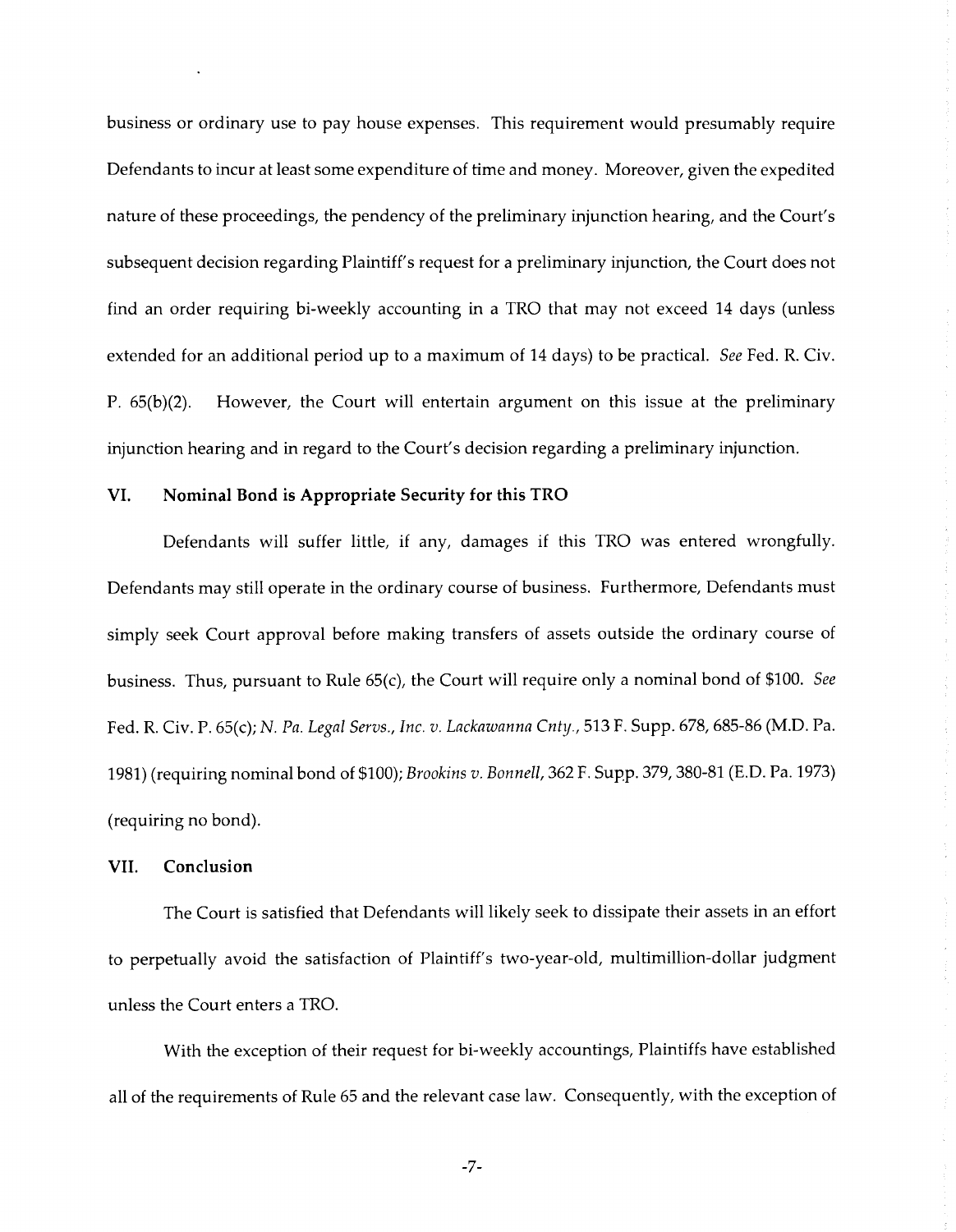their request for bi-weekly accountings Plaintiff Covertech Fabricating, Inc.'s Motion for Temporary Restraining Order and Preliminary Injunction (ECF No. 3) is **GRANTED.** Plaintiff's request for bi-weekly accountings is currently **DENIED,** but may be raised at later proceedings.

 $\frac{1}{\lambda}$ 

A corresponding Order follows.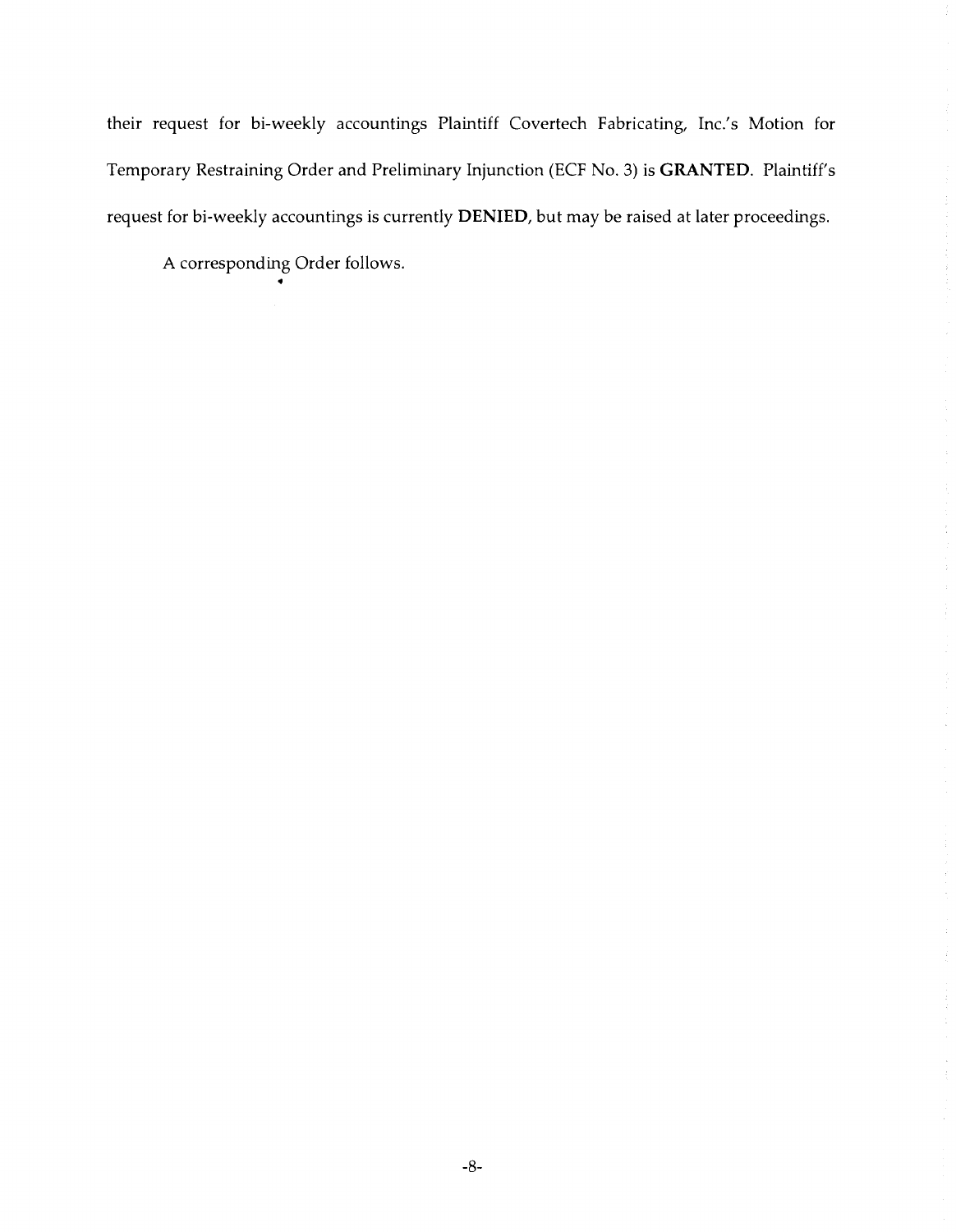# IN THE UNITED STATES DISTRICT COURT FOR THE WESTERN DISTRICT OF PENNSYLVANIA

| COVERTECH FABRICATING, INC.,              | Case No. 3:17-cv-196       |
|-------------------------------------------|----------------------------|
|                                           |                            |
|                                           | <b>JUDGE KIM R. GIBSON</b> |
| Plaintiffs,                               |                            |
|                                           |                            |
| v.                                        |                            |
|                                           |                            |
| TVM BUILDING PRODUCTS, INC.; TVM          |                            |
| INDUSTRIES, INC.; TVM FOAM SYSTEMS, INC.; |                            |
| TVM INSULATION, INC.; TVM SEALANTS,       |                            |
| INC.; TVM MANUFACTURING, INC.; TVM        |                            |
| HOLDINGS USA, INC.; TVM HOLDINGS, INC.;   |                            |
| TVM CANADA, INC.; MITEX INTERNATIONAL,    |                            |
| INC.; MITEX BUILDING PRODUCTS, LLC;       |                            |
| MITEX FOAM SYSTEMS, LLC; MITEX            |                            |
| MANUFACTURING, LLC; MITEX GROUP, INC.,    |                            |
| MICHAEL BOULDING, SEAN BOULDING, and      |                            |
| WILLIAM TROTTERS,                         |                            |
|                                           |                            |
| Defendants.                               |                            |

### ORDER

NOW, this 26th day of October 2017 at  $\frac{12.07}{\text{mm}}$  p.m., upon consideration of Plaintiff Covertech Fabricating, Inc.'s Motion for Temporary Restraining Order and Preliminary Injunction (ECF No. 3) and for the reasons and findings set forth in the Memorandum Opinion accompanying this Order, it is ORDERED that Plaintiff Covertech Fabricating, Inc.'s Motion for Temporary Restraining Order and Preliminary Injunction (ECF No. 3) is GRANTED IN PART and DENIED IN PART.

The Court finds that, pursuant to Federal Rule of Civil Procedure 65(b)(1), Plaintiff has provided (1) specific facts in its Verified Complaint to show that immediate and irreparable harm will result to Plaintiff before the adverse party can be heard in opposition and (2) a written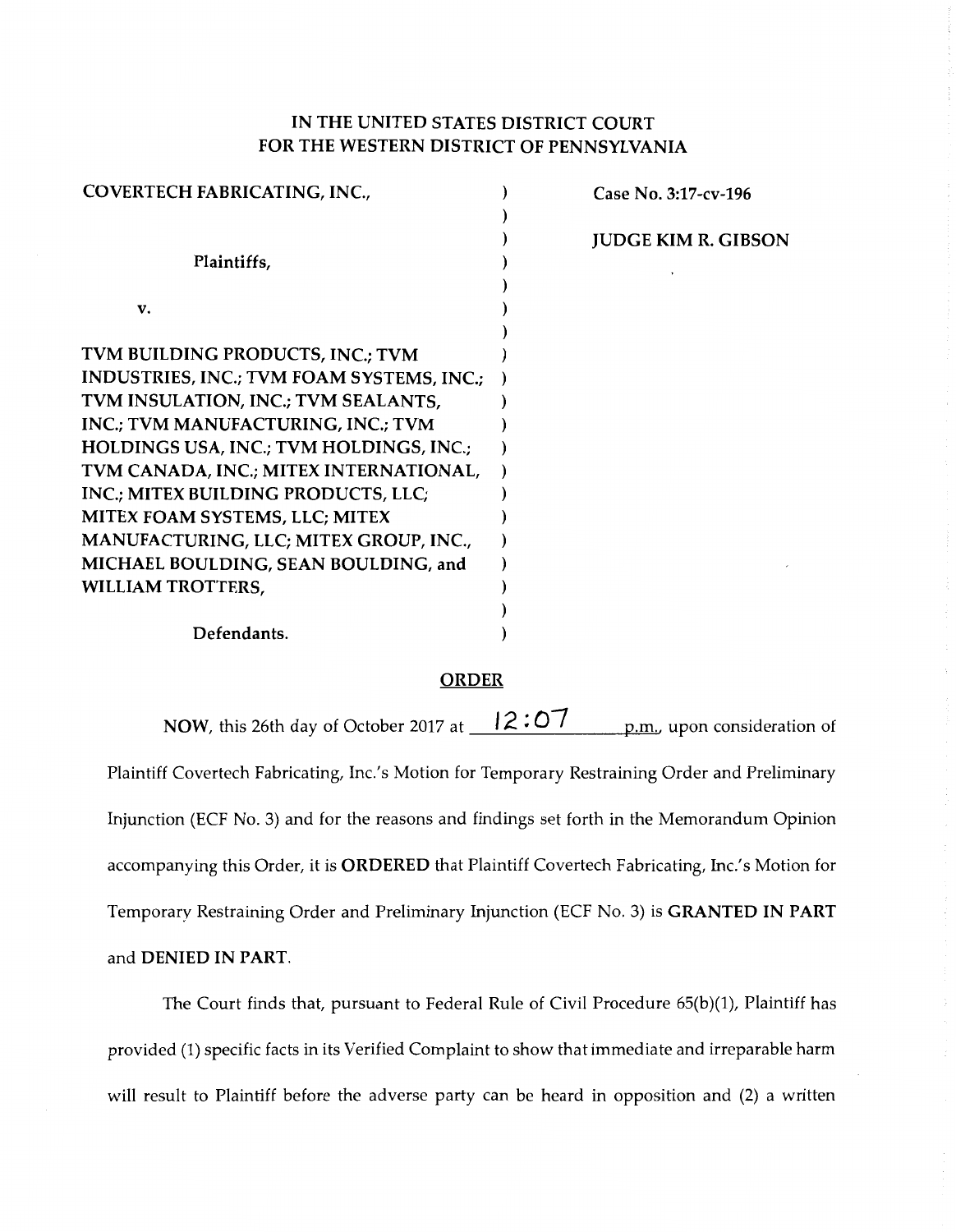certification of the efforts made to give notice and the reasons why notice should not be required. The Court also finds that Plaintiff has demonstrated (1) a *prima Jacie* case of success on the merits of its claims asserted in its Verified Complaint, (2) that Plaintiff will suffer immediate irreparable harm if a TRO is not entered, (3) that Defendants will suffer, little if any, harm if a TRO is entered, and (4) that a TRO is in the public interest. Accordingly, the Court **HEREBY ORDERS:** 

- (1) Defendants-along with their officers, directors, principals, agents, representatives, servants, employees, affiliates, successors, or assigns, and any person or entity acting on their behalf, in concert with, or in participation with them-are **TEMPORARILY RESTRAINED** from transferring, assigning, conveying, encumbering, pledging, or otherwise disposing of any interest in real, personal, or intangible property, outside the ordinary course of business or ordinary use to pay household or other living expenses without approval of this Court.
- (2) A hearing on Plaintiff's request for a preliminary injunction will be conducted on **November 8, 2017 at 9:30 a.m.** in Courtroom A of the United States Courthouse, 319 Washington Street, Johnstown, PA 15901.
- (3) Defendants shall file their opposition briefs, if any, no later than **November 3, 2017 at 5:00 p.m.**
- (4) Plaintiff shall post bond of \$100.
- (5) Plaintiff shall serve Defendants with Plaintiff's Motion for Temporary Restraining Order and Preliminary Injunction (ECF No. 3), Plaintiff's Brief in Support thereof (ECF No. 4), Plaintiff's Verified Complaint (ECF No. 1), and this Memorandum Opinion on or before **October 30, 2017.**